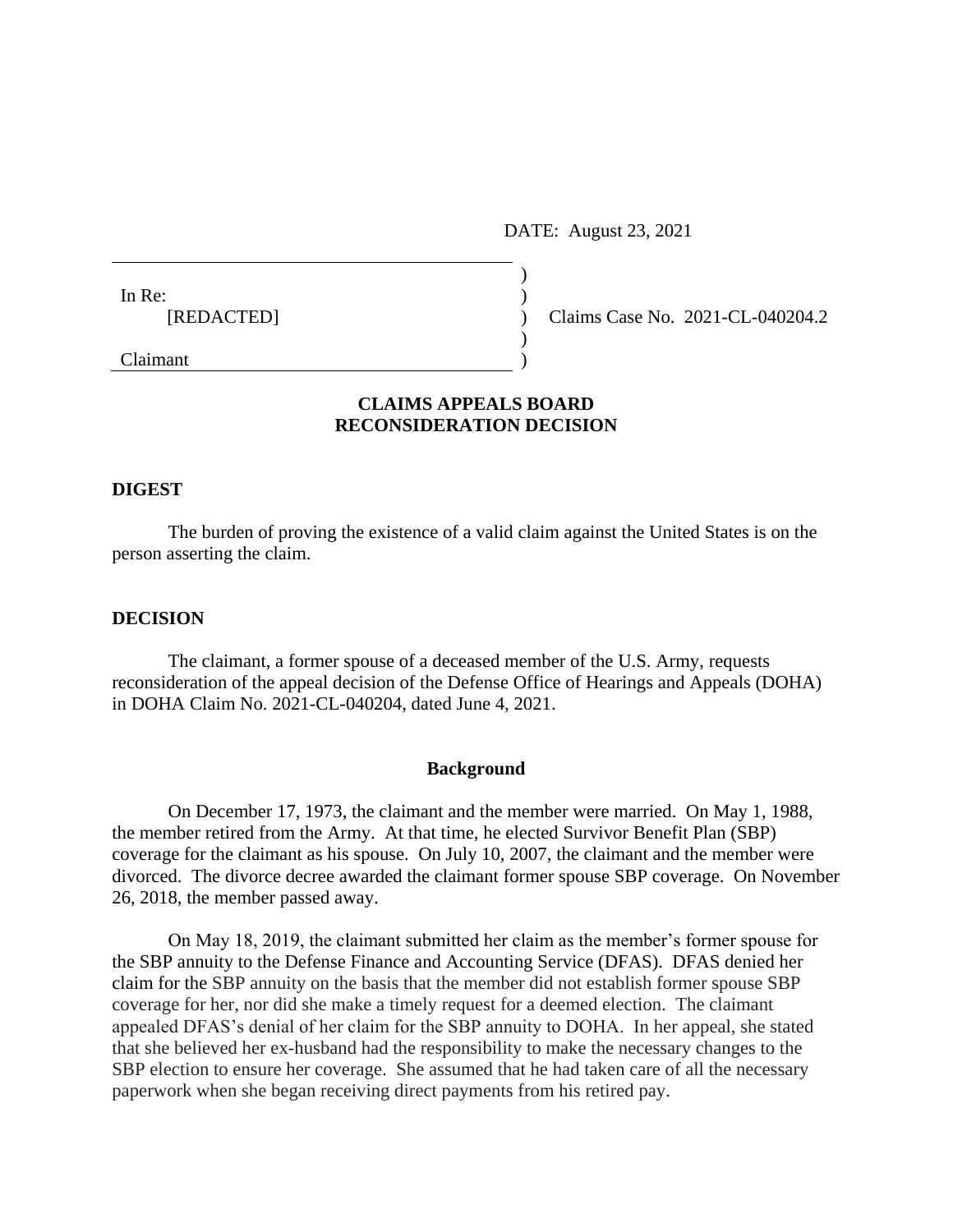In the appeal decision, the DOHA attorney examiner sustained DFAS's denial of the claim. He advised the claimant that she may find relief outside the purview of DOHA with the Army Board for Correction of Military Records (ABCMR).

In her reconsideration request, the claimant states that she was not aware that she had access to the member's SBP account information. She believed that since the judge in her divorce proceedings directed her ex-husband to complete the action to cover her as his former spouse SBP beneficiary, she assumed all requirements were met. She questions why she was not furnished the information at the time of her divorce from DFAS concerning this matter.

## **Discussion**

Claims against the government may be allowed only for expenses authorized by statute or regulation. *See* DOHA Claims Case No. 2019-CL-022108.2 (September 17, 2019).

The SBP, 10 U.S.C. §§ 1447-1455, is an income maintenance program for the survivors of deceased members of the uniformed services. *See* DOHA Claims Case No. 2019-CL-022108.2, *supra*; and DOHA Claims Case No. 2017-CL-081403.2 (January 8, 2018). Spousal coverage ends upon divorce. If a member divorces and wishes to provide SBP coverage for his former spouse, he must notify DFAS in writing of the divorce and his intention to provide coverage for his former spouse, even if the former spouse was the spouse beneficiary immediately prior to the divorce. Former spouse coverage must be established within one year from the date of the divorce. *See* 10 U.S.C. §1448(b)(3)(A). In addition, a member may be required under the terms of a divorce decree to provide SBP coverage to his former spouse. If he fails to do so, the former spouse has one year from the date of the divorce to request a deemed election. *See* 10 U.S.C. § 1450(f)(3).

In this case, the member was obligated based on the divorce decree to cover the claimant as his former spouse under the SBP. However, the member failed to establish former spouse SBP coverage and the claimant did not file a timely deemed election. Therefore, DFAS properly denied the claim for the SBP annuity.

As explained by the attorney examiner in the appeal decision, the claimant may have other available remedies that rest with the ABCMR under 10 U.S.C. § 1552. These remedies are outside DOHA's authority and any request for a correction of record needs to be pursued with the ABCMR.